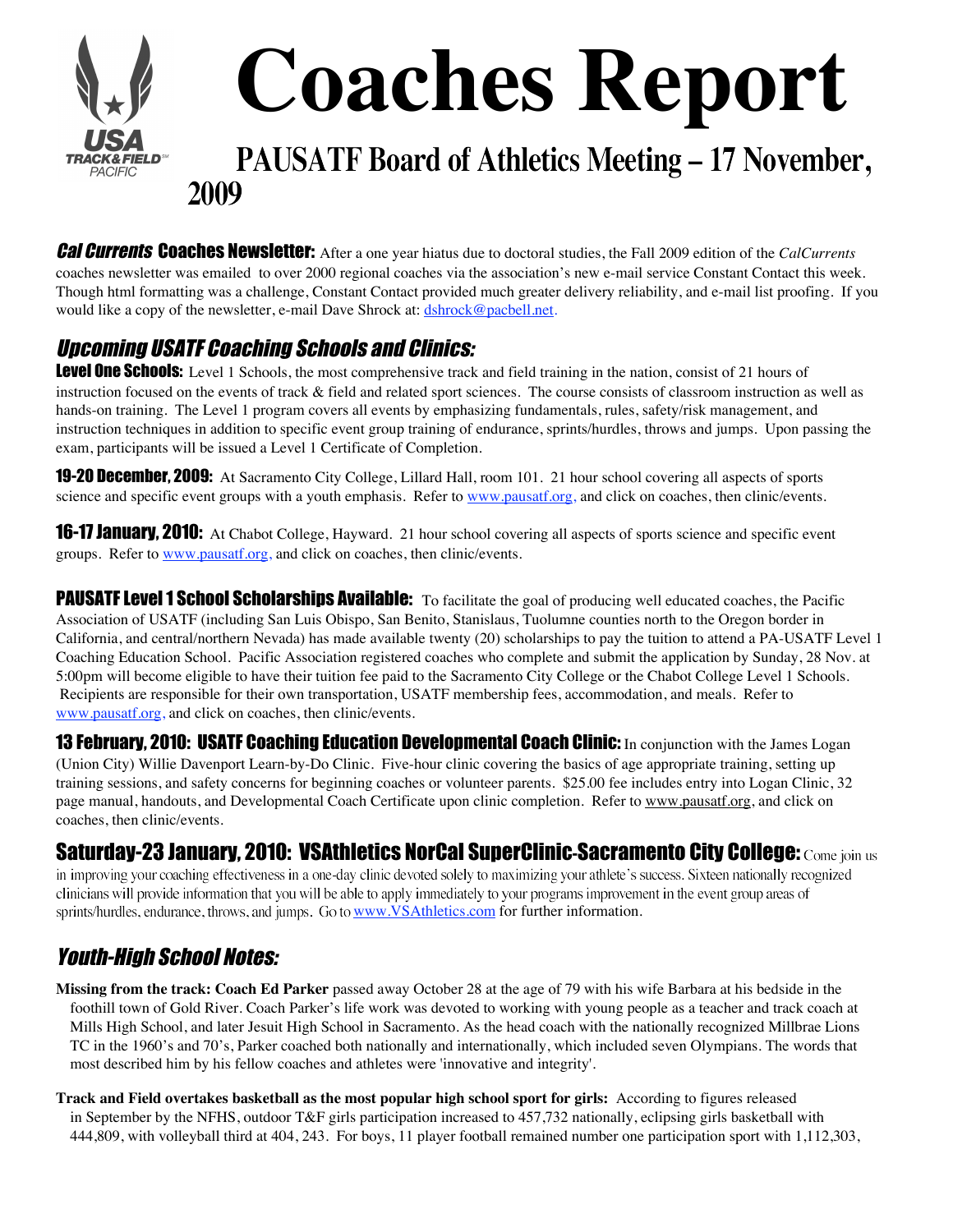#### **National Junior Olympic Cross Country Championship Coming to Reno in December:** All athletes born between 1999-1991 are eligible to compete in the regional qualifier 29 Nov. in Reno, with top 20 finishers and top three teams in each of the five age division eligible to compete in the National Youth Cross Country championships on 12 December on the same course.

**Entry deadline for the regional qualifier is 22 November.**

## College, Open and Masters Notes:

Long time Cal Poly **Coach Terry Crawford** will leave SLO after an 18 year tenure to take on the role of National Coordinator of Coaching Services for USATF in Indianapolis. Her successor has been narrowed down to two finalists, with an announcement expected soon.

Coach **Dan Pfaff,** arguably one of the United States top technical event coaches, who recently completed a three year stint at the TriValley Training complex in Isleton and Stockton, has been hired by UK Athletics to lead their Lee Valley Olympic Training Centre in preparation for the 2012 Olympics.

Combined event coach **Harry Marra,** former San Francisco State coach who for many years also lead the VISA Decathlon team in San Mateo, has been hired at the new combined event, pole vault and high jump coach at University or Oregon.

San Joaquin Delta College in Stockton has hired former alum Heptathlete **Lauryn Jordan** as their new part-time women's track and field coach while **Jesus Reyes** who had coached the women for the previous four years shifts to coach the men's program.

**The USOC Coaching Department**, in partnership with its USA Coaching Coalition (USACC) partners – the NCAA, NFHS, and NASPE is proud to announce the launch of a new coaching education website: http://www.USACoaching.org. This website will be the go-to clearinghouse for all coaching education information and resources.

The USOC also publishes a quarterly free e-zine with valuable article on training and the Olympic movement: http://www.teamusa.org/resources/olympic-coaching-materials/coaching-education-center.html

#### Officials Clinics:

The Pacific Association sponsors informative officiating clinics to educate those wanting to officiate or better understand the rules of Track and Field. Fees are nominal, and all coaches, parents, and anyone interested are encouraged to attend! 2009/10 dates will be posted soon, so refer to: http://www.pausatf.org/indexofficials.html, and click on clinics.

#### Creation of the Pacific Association Legacy Coach Award:

In recognition of the many influential coaches who have served in our association who have selflessly strengthened our sport(s) through teaching, mentoring, and promoting our profession, the Coaches Committee is initiating an annual Legacy Coach Award. Criterion will be weighted heavily on coaches who were not only great coaches, but who also inspired and trained/mentored many of us to become coaches ourselves...hence the idea of a Legacy Coach Award.

Coaches submitted for consideration should have:

- mentored former athletes or younger coaches to become successful coaches in their own right
- having coached for a period of time in the Pacific Association
- exhibited qualities of ethical coaching
- contributed to several aspects of the association, while promoting the sports of USATF
- candidate could come from any coaching level

Please submit names of nominees with details of their contributions as noted above to Dave Shrock at dshrock@pacbell.net. The deadline for submission of nominees is 31 December, 2009, with announcement of the inaugural recipient 23 January at the VSAthletics Nor-Cal SuperClinic.

# Track & Field Schedules needed:

To get your meet on the master Pacific Association schedules, please send meet information ASAP to Bill Hawkes: flojo1049@yahoo.com. The full Pacific Association schedule will be available late November at: http://www.pausatf.org/data/calendar.html

## Heard Around the Track:

**The 2010 Run for the Dream Indoor Track & Field Meet** has moved from the Martin Luther King weekend, and is scheduled for Friday, February 5th and Saturday, Feb 6<sup>th</sup>, with regional high school qualifying meets tentatively scheduled for 23 January. The